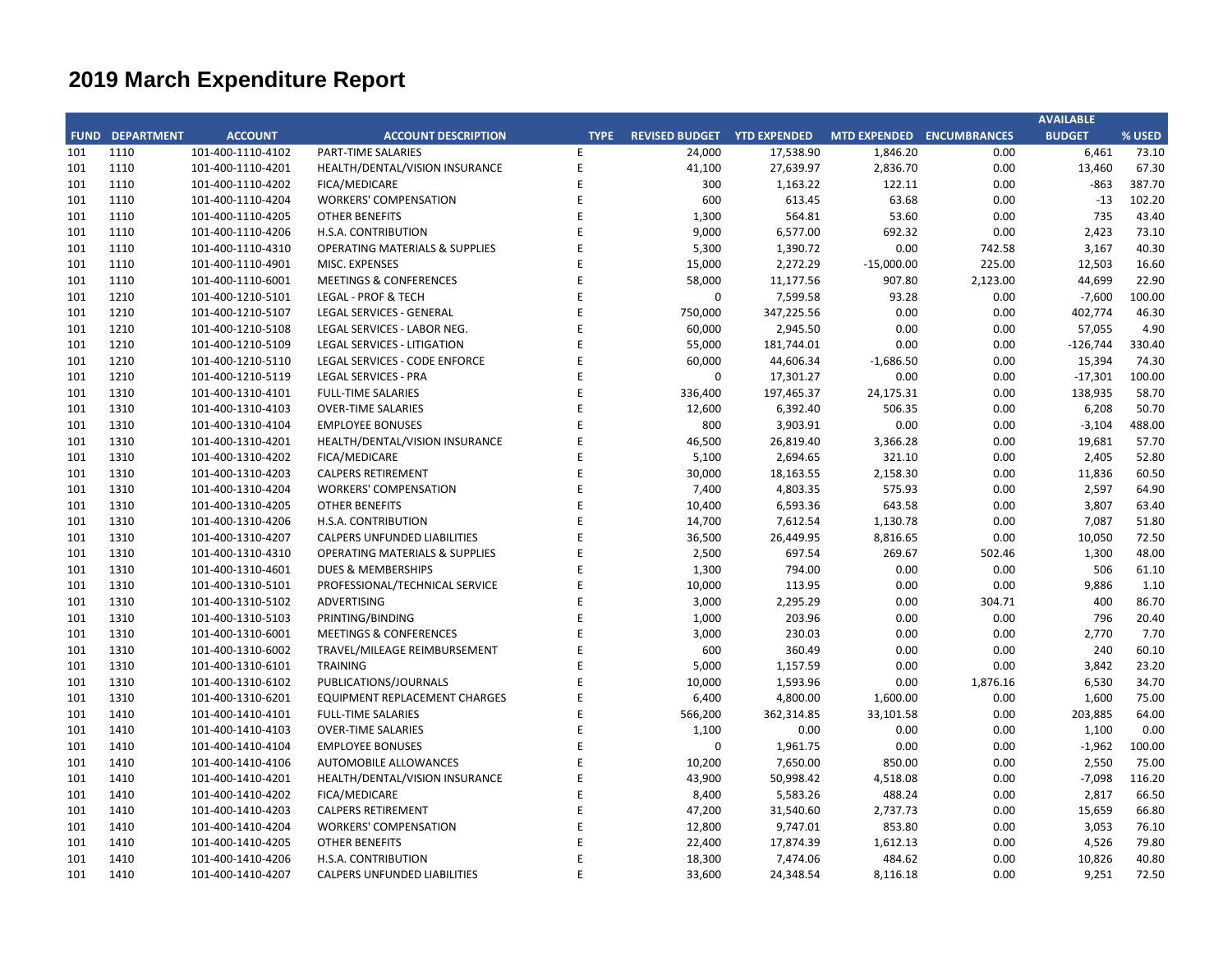## **CITY OF RANCHO PALOS VERDES SUMMARY OF EXPENDITURES - ALL FUNDS March 31, 2020**

|             |                                              |                       | FY 2019-20         |                    |                                        | FY 2018-19  |                                        |                                                   |           |
|-------------|----------------------------------------------|-----------------------|--------------------|--------------------|----------------------------------------|-------------|----------------------------------------|---------------------------------------------------|-----------|
| <b>FUND</b> | <b>FUND DESCRIPTION</b>                      | <b>REVISED BUDGET</b> | <b>YTD ACTUALS</b> | <b>YTD ENCUMB.</b> | <b>YTD ACTUALS +</b><br><b>ENCUMB.</b> | <b>USED</b> | <b>YTD ACTUALS +</b><br><b>ENCUMB.</b> | YEAR OVER YEAR CHANGE<br><b>ACTUALS + ENCUMB.</b> |           |
|             | 221 MEASURE M                                | 536,000               | 368,537            | 166,463            | 535,000                                | 99.8%       | 519,035                                | 15,965                                            | 3.1%      |
|             | 222 HABITAT RESTORATION                      | 179,500               | 114,559            | 64,938             | 179,497                                | 100.0%      | 149,500                                | 29,997                                            | 20.1%     |
|             | 223 SUBREGION ONE MAINTENANCE                | 46,800                | 28,603             | 9,750              | 38,354                                 | 82.0%       | 35,404                                 | 2,949                                             | 8.3%      |
|             | 224 MEASURE A MAINTENANCE                    | 100,000               | 75,000             | $\mathbf 0$        | 75,000                                 | 75.0%       | 67,500                                 | 7,500                                             | 11.1%     |
|             | 225 ABALONE COVE SEWER DISTRICT              | 648,100               | 58,017             | 93,087             | 151,104                                | 23.3%       | 47,584                                 | 103,520                                           | 217.5%    |
| 227         | <b>GINSBERG CULTURAL ARTS BLDG.</b>          | 0                     | 1,045              | $\mathbf 0$        | 1,045                                  | 0.0%        | 86,344                                 | (85, 299)                                         | -98.8%    |
|             | 228 DONOR RESTRICTED CONTRIBUTIONS           | 47,331                | 12,885             | 25,915             | 38,800                                 | 82.0%       | 192,117                                | (153, 317)                                        | $-79.8%$  |
|             | <b>TOTAL SPECIAL REVENUE FUNDS</b>           | 10,448,012            | 2,567,890          | 4,886,934          | 7,454,824                              | 71.4%       | 8,573,336                              | (1, 118, 512)                                     | $-13.0%$  |
|             |                                              |                       |                    |                    |                                        |             |                                        |                                                   |           |
|             | <b>300 CAPITAL PROJECTS FUNDS</b>            |                       |                    |                    |                                        |             |                                        |                                                   |           |
|             | 310 COMMUNITY DEVELOPMENT BLOCK GRANT (CDBG) | 316,100               | 139,598            | 46,228             | 185,826                                | 58.8%       | 229,300                                | (43, 474)                                         | $-19.0%$  |
|             | 330 INFRASTRUCTURE IMPROVEMENTS              | 13,446,525            | 4,306,171          | 2,039,480          | 6,345,651                              | 47.2%       | 5,480,230                              | 865,421                                           | 15.8%     |
|             | 331 FEDERAL GRANTS                           | $\boldsymbol{0}$      | $\mathbf 0$        | $\mathbf 0$        | 0                                      | 0.0%        | 237,000                                | (237,000)                                         | $-100.0%$ |
|             | 332 STATE GRANTS                             | 563,665               | 113,960            | 446,375            | 560,335                                | 99.4%       | 965,645                                | (405, 310)                                        | $-42.0%$  |
|             | 334 QUIMBY PARK DEVELOPMENT                  | 895,015               | 545,813            | 316,381            | 862,194                                | 96.3%       | 613,111                                | 249,083                                           | 40.6%     |
|             | 336 LOW-MODERATE INCOME HOUSING              | $\pmb{0}$             | $\mathbf 0$        | $\mathbf{0}$       | $\mathbf 0$                            | 0.0%        | $\mathbf 0$                            | $\mathbf{0}$                                      | 0.0%      |
| 337         | <b>AFFORDABLE HOUSING PROJECTS</b>           | $\mathbf 0$           | $\Omega$           | $\mathbf 0$        | 0                                      | 0.0%        | $\mathbf{0}$                           | $\Omega$                                          | 0.0%      |
|             | 338 DEVELOPMENT IMPACT MITIGATION (EET)      | 310,000               | 194,665            | 109,768            | 304,433                                | 98.2%       | $\mathbf 0$                            | 304,433                                           | 0.0%      |
|             | 340 BICYCLE & PEDESTRIAN ACCESS              | $\boldsymbol{0}$      | 0                  | $\mathbf 0$        | $\boldsymbol{0}$                       | 0.0%        | $\mathbf 0$                            | $\mathbf 0$                                       | 0.0%      |
|             | <b>TOTAL CAPITAL PROJECTS FUNDS</b>          | 15,531,306            | 5,300,206          | 2,958,232          | 8,258,438                              | 53.2%       | 7,525,286                              | 733,153                                           | 9.7%      |
|             |                                              |                       |                    |                    |                                        |             |                                        |                                                   |           |
| 500         | <b>ENTERPRISE FUNDS</b>                      |                       |                    |                    |                                        |             |                                        |                                                   |           |
| 501         | WATER QUALITY FLOOD PROTECTION               | 0                     | 327,211            | $\mathbf{0}$       | 327,211                                | 0.0%        | 327,211                                | $\mathbf 0$                                       | 0.0%      |
|             | <b>TOTAL ENTERPRISE FUNDS</b>                | $\mathbf{0}$          | 327,211            | $\mathbf 0$        | 327,211                                | 0.0%        | 327,211                                | $\mathbf{0}$                                      | 0.0%      |
|             |                                              |                       |                    |                    |                                        |             |                                        |                                                   |           |
| 600         | <b>INTERNAL SERVICE FUND</b>                 |                       |                    |                    |                                        |             |                                        |                                                   |           |
|             | 681 EQUIPMENT REPLACEMENT                    | 800,382               | 240,760            | 285,982            | 526,743                                | 65.8%       | 440,078                                | 86,665                                            | 19.7%     |
|             | <b>685 EMPLOYEE BENEFITS</b>                 | $\mathbf{0}$          | $\mathbf{0}$       | $\mathbf 0$        | 0                                      | 0.0%        | $\mathbf{0}$                           | $\mathbf{0}$                                      | 0.0%      |
|             | <b>TOTAL INTERNAL SERVICE FUNDS</b>          | 800,382               | 240,760            | 285,982            | 526,743                                | 65.8%       | 440,078                                | 86,665                                            | 19.7%     |